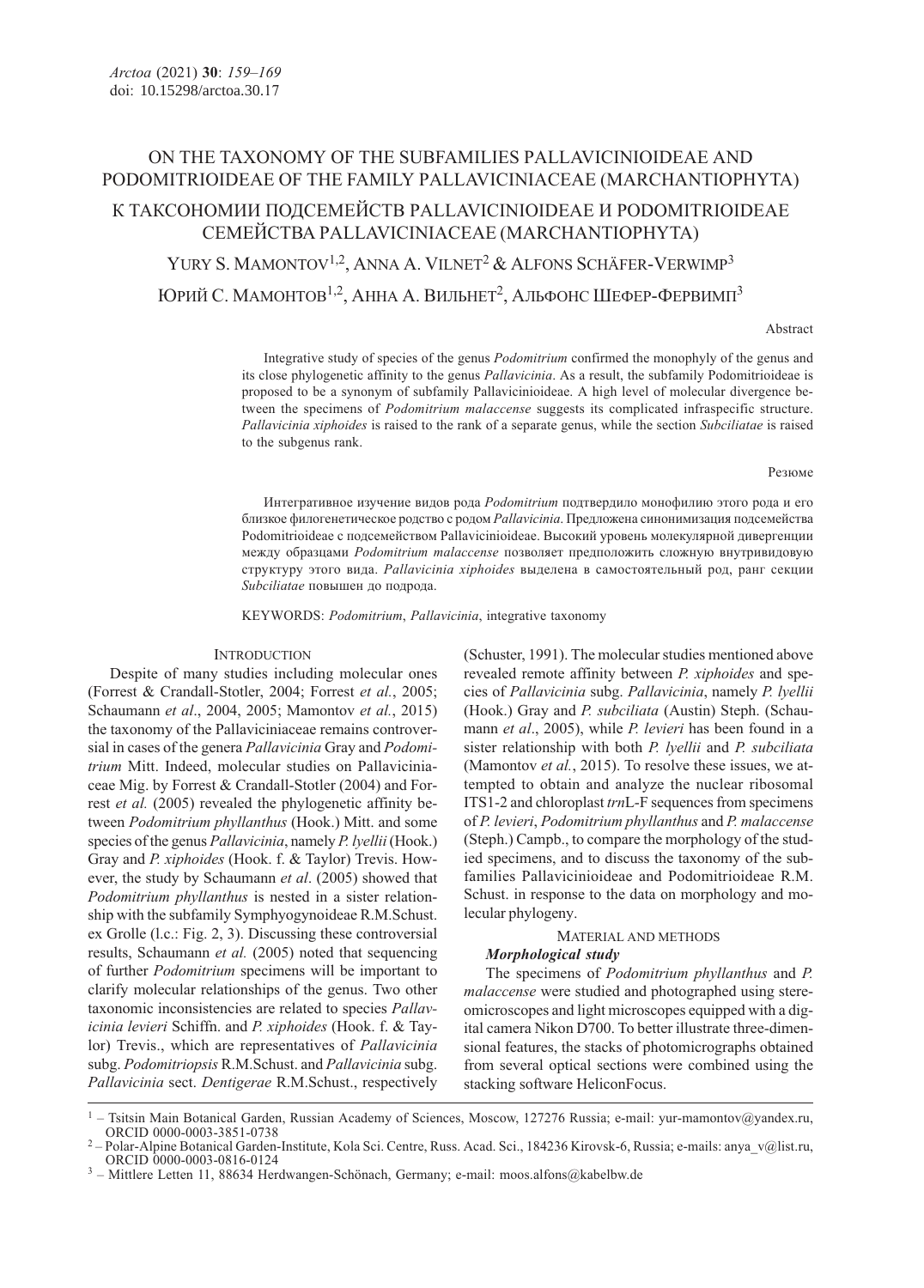### Taxa sampling

Three specimens of the genus *Podomitrium* (one of P. phyllanthus and two of P. malaccense) were selected for estimation of its phylogenetic affinity. As nucleotide markers the ITS2 nrDNA and *trn*L-intron cpDNA were chosen due to their representation for the majority of Pallaviciniineae: the datasets produced for current estimation included 28 specimens from Schaumann et al. (2005), four specimens from Mamontov et al. (2015), a single specimen from Konstantinova et al. (2021) and trnL-intron of P. phyllanthus from Forrest et al. (2005). Additionally, trnL-F sequences were obtained for three specimens of *Pallavicinia levieri*, the ITS2 sequence data for them was published in Mamontov et al. (2015). The voucher information and GenBank accession numbers for specimens are shown in Appendix 1.

# DNA isolation, amplification and sequencing

DNA was extracted from dried specimens using the DNeasy Plant Mini Kit (Qiagen, Germany). The primers suggested by White et al. (1990) for ITS2 and Taberlet et al. (1991) for trnL-F were used for amplification and sequencing reactions.

PCRs were carried out in 20 μl volumes according to the following procedure: 3 min at 94 °C, 30 cycles (30 s 94 °C, 40 s 56 °C, 60 s 72 °C) and 2 min of extension time at 72 °C. Amplified fragments were visualized on 1 % agarose TAE gels by EtBr staining, purified using the QIAquick Gel Extraction Kit (Qiagen, Germany), and then used as a template for sequencing reactions with the ABI Prism BigDye Terminator Cycle Sequencing Ready Reaction Kit (Applied Biosystems, USA) following the standard protocol provided for 3100 Avant Genetic Analyzer (Applied Biosystems, USA).

#### Phylogenetic analyses

New sequences were assembled and then included in ITS2 and trnL-intron datasets with downloaded accessions in BioEdit 7.0.1 (Hall, 1999). Alignment was produced with ClustalW option and then manually edited, all positions were taken in estimation, absent ITS2 sequence for the specimen of *Podomitrium phyllanthus* from Forrest et al. (2009) were coded as missing. Each dataset was preliminarily estimated by maximum likelihood (ML) with PhyML v.3.0 (Guindon *et al.*, 2010) in case of congruence: conflict nodes with sufficient support were not detected by visual inspection. The combined ITS2+trnLintron datasets were produced and then analyzed by ML and Bayesian approach with MrBayes v. 3.2.1 (Ronquist et al., 2012). The selection of the best-fit evolutionary model of nucleotide substitutions was provided in ModelGenerator (Keane et al., 2006); the estimation of stopping frequency criterion for bootstrapping (Pattengale et al., 2010) – in RAxML v7.2.6 (Stamatakis, 2006). Thus, ML analysis was run with K80+I+G model, 350 replicates of bootstrap procedure and gamma distribution of the rate heterogeneity among sites with four rate categories.

For the Bayesian analysis, each partition of the combined alignment was separately assigned the K80 model, gamma distributions were approximated using four rate categories. Two independent runs of the Metropoliscoupled ĚCMC were used to sample parameter values in proportion to their posterior probability. Each run included three heated chains and one unheated, and two starting trees were chosen randomly. Chains were run for five million generations and trees were sampled every 1000th generation. The software tool Tracer (Rambaut & Drummond, 2007) revealed an effective sample size as 11071,7693 and auto-correlation time as 812,9685. As determined by Tracer, the first 500 trees in each run were discarded as burn-in. Thereafter 9000 trees were sampled from both runs. The average standard deviation of split frequencies between two runs was 0.003176 at the end of the estimation. Bayesian posterior probabilities were calculated from trees sampled after burn-in. The majority rule consensus tree was calculated after combining the runs without burn-in of 10% and the topology was illustrated with FigTree v.1.4.4. (http://tree.bio.ed.ac.uk/ software/figtree/).

The infrageneric variability of ITS2 and trnL-intron for selected taxa were calculated as the average pairwise p-distances in Mega 5.1 (Tamura et al., 2011) using the pairwise deletion option for counting gaps.

## **RESULTS**

For three specimens of the genus Podomitrium the ITS2 and trnL-F sequence data were newly obtained, for three specimens of *Pallavicinia levieri* – trnL-F sequences, totally nine accessions were deposited into GenBank.

The combined alignment for 40 specimens of Pallaviciniineae consists of 750 sites, of these 342 sites belong to ITS2 and 408 sites to *trn*L-intron.

The ML estimation recovered a tree with a Log likelihood of -6382.2475. Arithmetic means of Log likelihoods in Bayesian analysis for each sampling run were - 6270.13 and -6268.57. Topology reconstructed by both methods are identical, thus Fig. 1 provides the ML topology with the indication of ML bootstrap values (BS) and Bayesian posterior probabilities (PP) for each node. The phylogeny obtained here is congruent with those produced for other datasets in Schaumann et al. (2005), Forrest et al. (2009), Mamontov et al. (2015) and Konstantinova et al. (2021).

The specimens of *Pallavicinia levieri* are nested within the supported subclade (BS=100% in ML, PP=1.00 in BA, or 100/1.00) of *Pallavicinia* species, whereas specimens of *P. xiphoides* are in remote affinity to the clade composed by Pallavicinia and Podomitrium species. Due to the molecular differences from other Pallavicinia species, as well as morphological distinctions by the shape of the thallus and the spore ornamentation, Pallavicinia xiphoides is raised to the rank of a new genus Prionothallus (see Discussion and Taxonomy sections).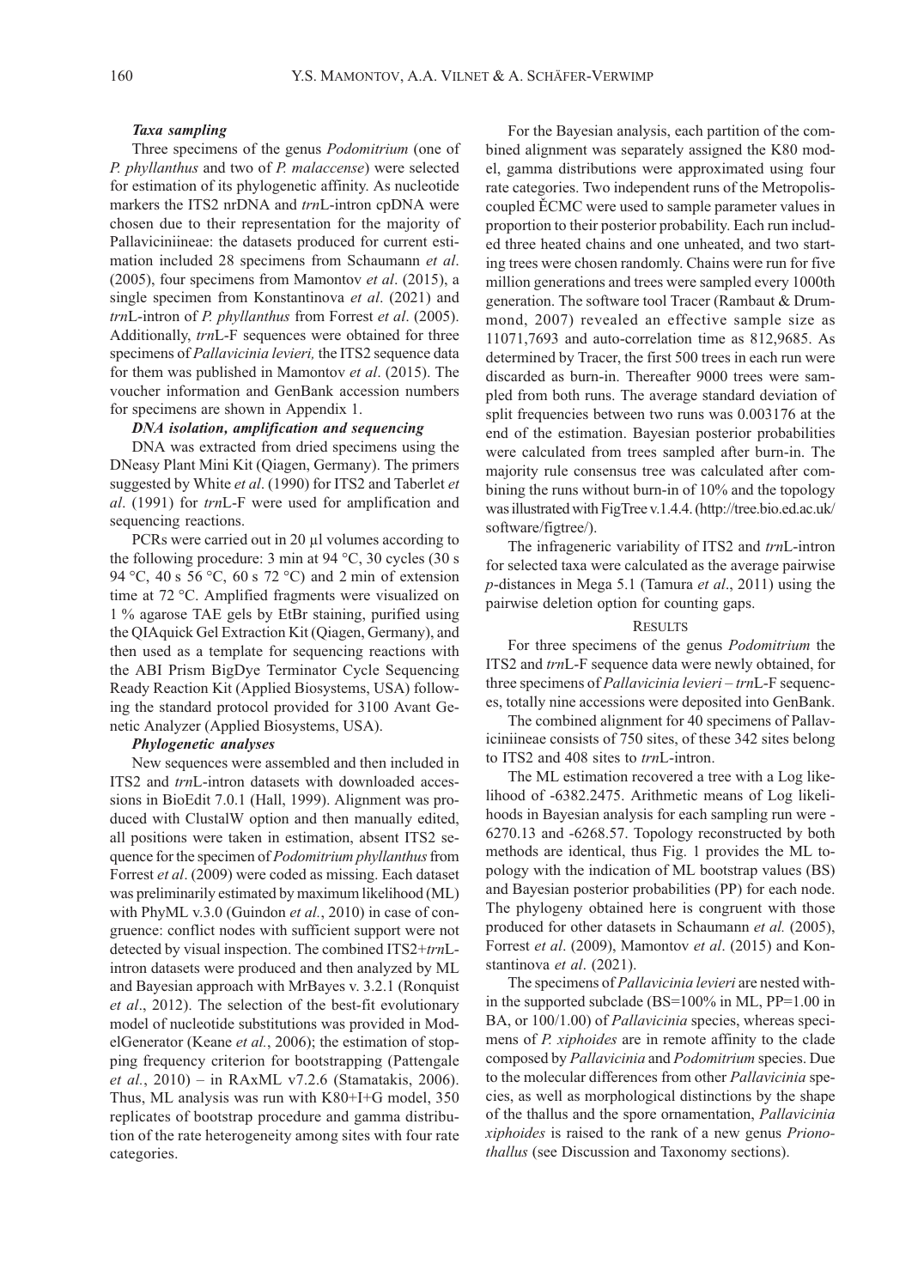

One of the specimens of Podomitrium phyllanthus (New Zealand 2) is located in the same subclade  $(100/1.00)$  as the second specimen of this species (New Zealand 3) (Fig. 1). The specimen of P. malaccense from Borneo revealed the sister relation with both P. phyllanthus specimens (60/ 0.64), while the next relation is composed of the specimen of P. malaccense from Cambodia (100/1.00). This Podomitrium-subclade forms a clade together with the Pallavicinia-subclade, but without sufficient support in both analyses (-/0.62). The third specimen of Podomitrium phyl-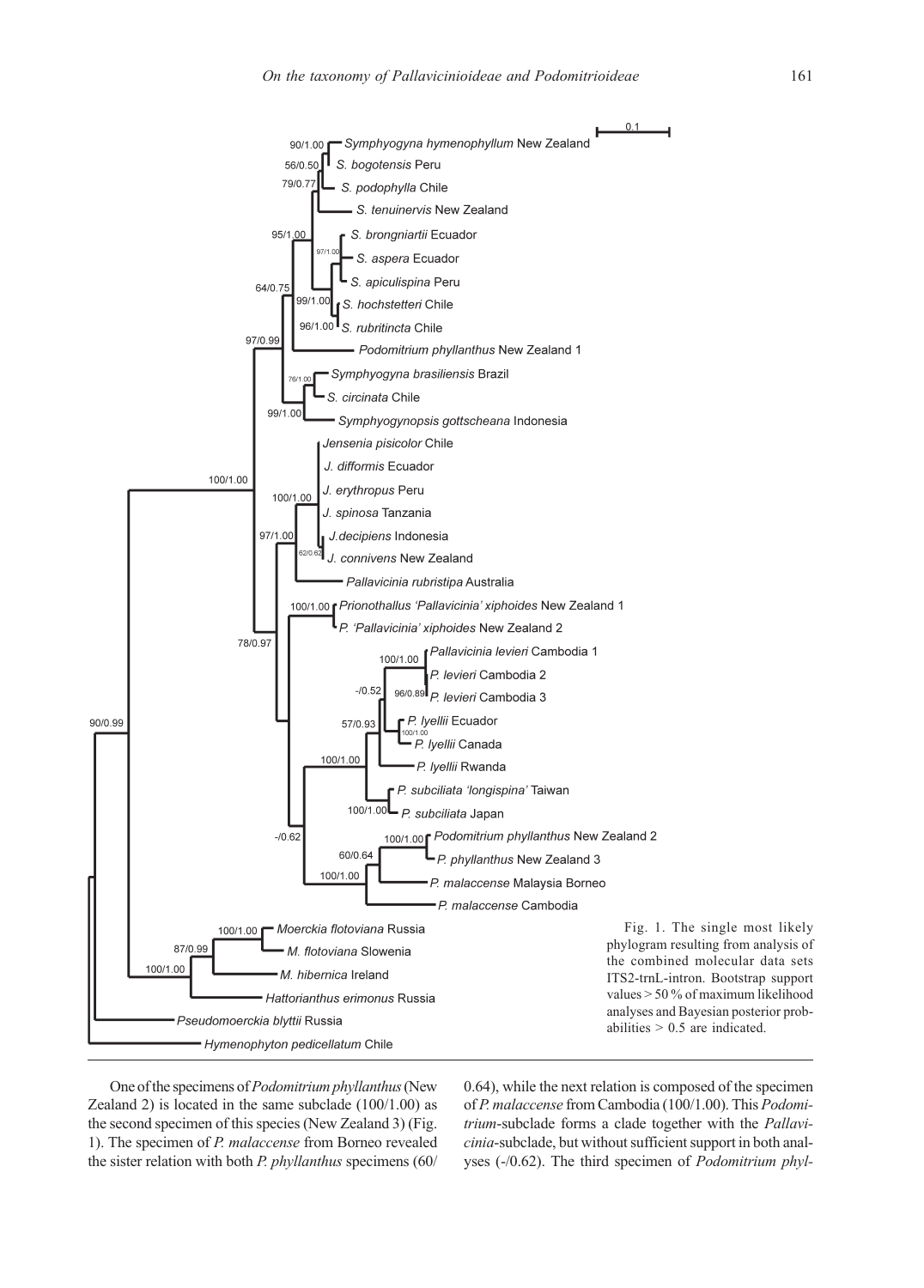

Fig. 2. Podomitrium phyllanthus: A, D: parts of the same female shoot (ventral view). C: female shoot (ventral view). B, E, F: female branchlets. All from Schäfer-Verwimp & Verwimp 14090 (MHA).

lanthus (New Zealand 1) kept its position (64/0.75) within the clade of the genus Symphyogyna Nees & Mont. s.l. (that is Symphyogyna + Symphyogynopsis Grolle) as it

was achieved by Schaumann et al. (2005). This specimen appears to be an unknown taxon of the genus Symphyogyna or the subfamily Symphyogynoideae.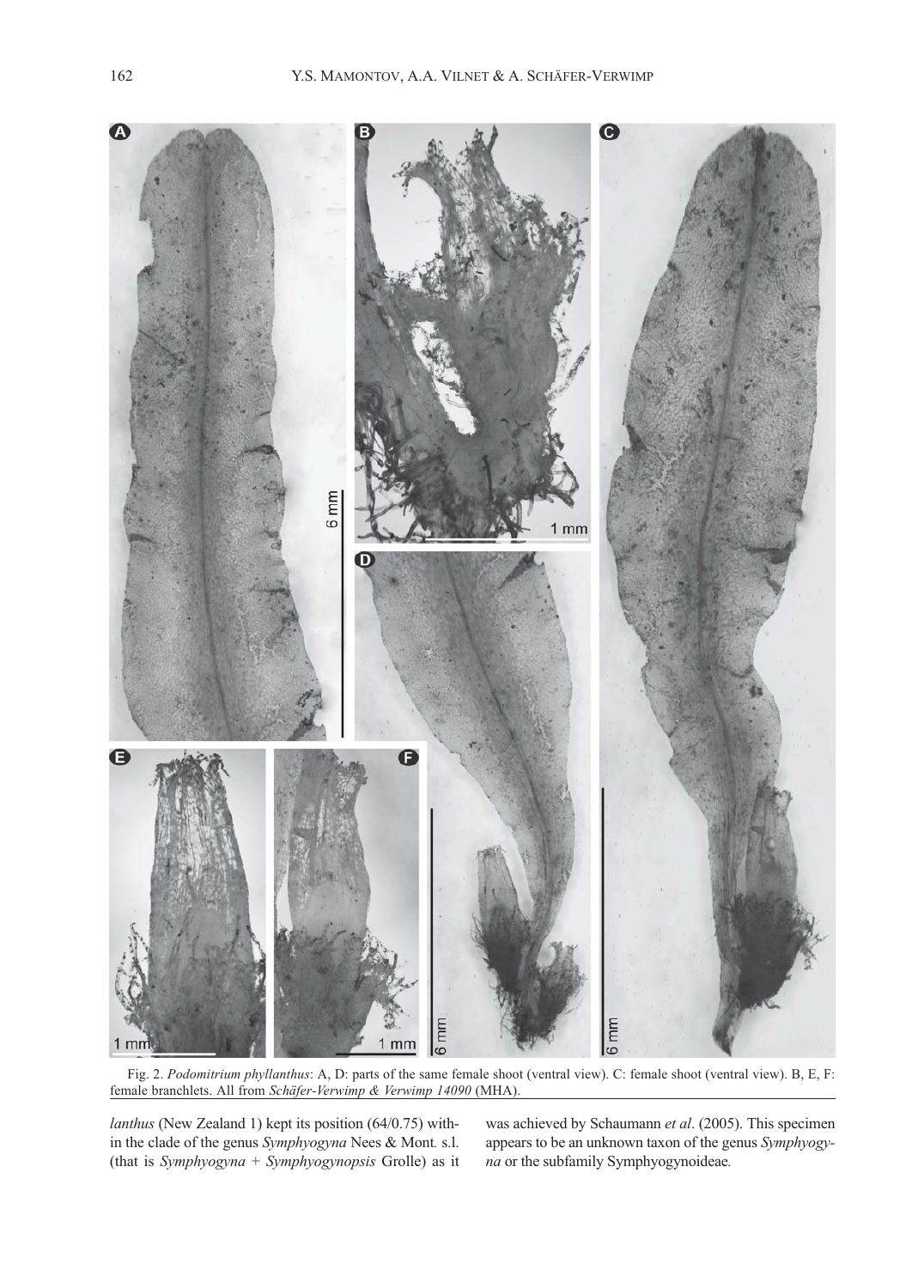

Fig. 3. Podomitrium phyllanthus: A, B, D, E: spores. C: elatere fragment. G: cells of thallus margin. H: cells of thallus wing near the midrib. Podomitrium malaccense: F, I: cells of thallus margin. A-E, G, H from Schäfer-Verwimp & Verwimp 14090 (MHA). F from type, Ridley s.n. (G-00067976). I from Bakalin Cam-81-107-11 (KPABG).

Pallavicinia

The p-distance estimation suggested differences of 1.2% in trnL-intron sequences between two sister related Podomitrium phyllanthus specimens New Zealand 2 and New Zealand 3, whereas two specimens with P. malaccense morphology are different from one another by 7.7% in trnL-intron and 17.5% in ITS2 (see "The values of p-distance, %, calculated for tested taxa from trnL-intron (page 1) and ITS2 (page 2) datasets" in the Supplementary file). At the same time, P. phyllanthus New Zealand 2 diverged from both specimens of P. malaccense from 17.0% to 22.1% in ITS2, and p-distances by trnL-intron among two samples of P. phyllanthus and two samples of P. malaccense varied from 4.4% to 7.9%. This molecular divergence exceeds that of the other genera of Pallaviciniaceae and suggests a complicated infrageneric and infraspecific structure of Podomitrium.

### **DISCUSSION**

It was shown in Mamontov et al. (2015) that ITS1-2 sequences of Pallavicinia levieri specimens are nested in a sister relationship with P. lyellii and P. subciliata and form a supported (BS=100% in both ML and MP) clade. Involving trnL-F sequences of three P. levieri specimens did not change the previous results in the sense that *P. levieri* remains in a supported sister relation with P. lyellii and P. subciliata (Fig. 1). Grolle & Piippo (1986) described the section Subciliatae Grolle to include species P. subciliata, P. ambigua (Mitt.) Steph. and P. xiphoides, based on the shortly ciliate thallus margin. However, Schuster (1991) separated a monospecific subgenus Podomitriopsis R.M.Schust. of the genus Pallavicinia to include P. levieri, since "In Podomitriopsis, as in the remotely allied genus Podomitrium, gametangia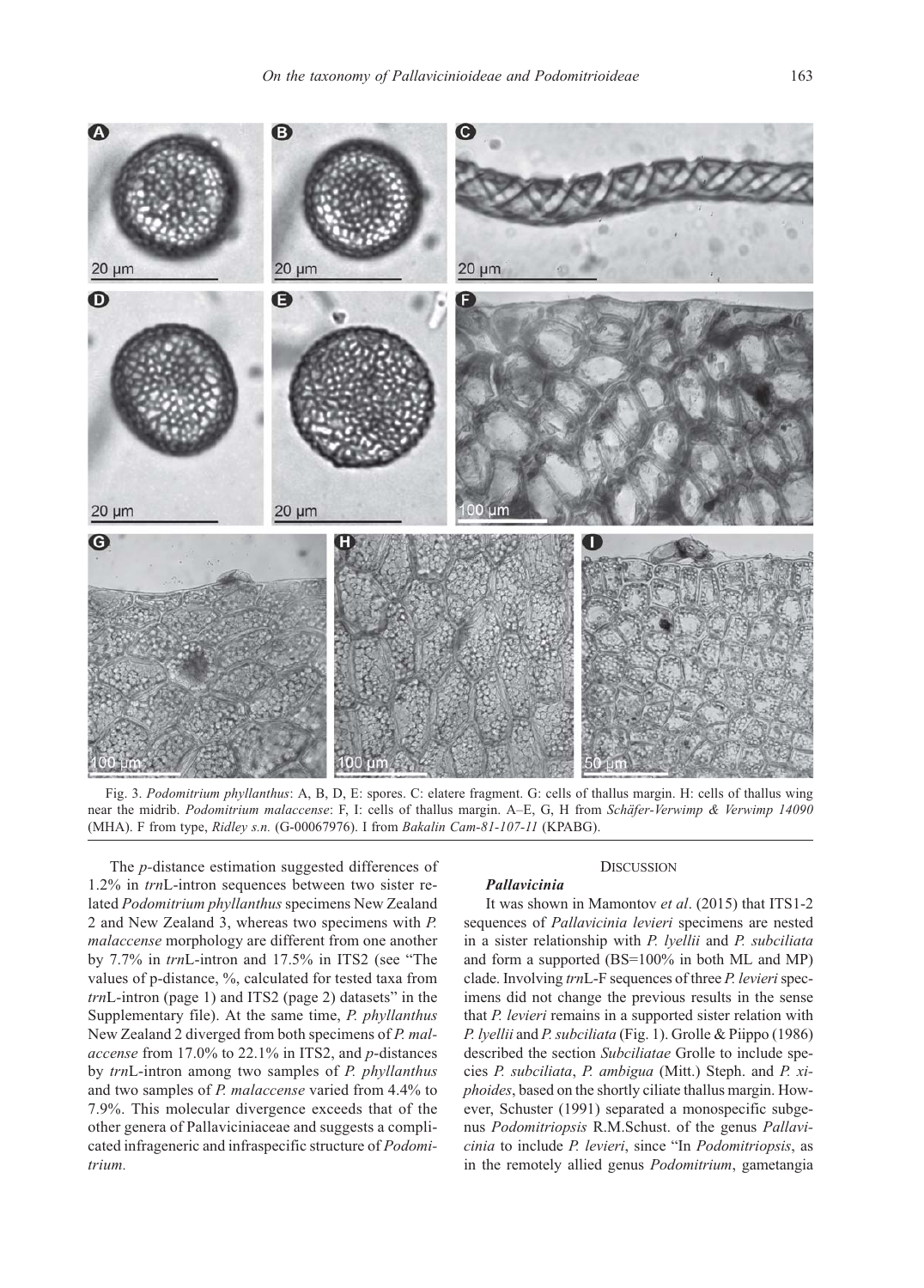

Fig. 4. Podomitrium malaccense: A–C: shoot fragments showing female branchlets (ventral view). D–F: female branchlets (ventral view). All from Bakalin Cam-81-107-11 (KPABG).

tend to be restricted to the basal portions of stipitatebased ventral or lateroventral branches" (l.c.: 146). Concerning this feature, it should be noted that the type plants of Pallavicinia levieri studied by Grolle & Piippo (1986: 62) and Mamontov et al. (2015: 110, Fig. 7) bear gametangia on the dorsal surface of the main thallus, and the gametangia are not restricted to the basal portions of branches. However, Schuster (1991: 146) also noted that the antheridia in P. levieri "occur axillary in scales found irregularly scattered over the entire costal surface", which is a characteristic feature of the type of this species (Ma-

montov et al., 2015: 110, Fig. 7). The phylogenetic trees obtained in Mamontov et al. (2015) and Konstantinova et al. (2021) show an unsupported relationship between P. lyellii and P. subciliata, whereas the presented here tree (Fig. 1) shows an unsupported clade composed by P. lyellii and P. levieri. Nevertheless, these three species form a supported group that corresponds to the genus Pallavicinia sensu Grolle & Piippo (1986), excluding P. xiphoides (see below). The species within this group share the reticulate spore surface but differ from one another by the shape of the thallus margin or by the type of distri-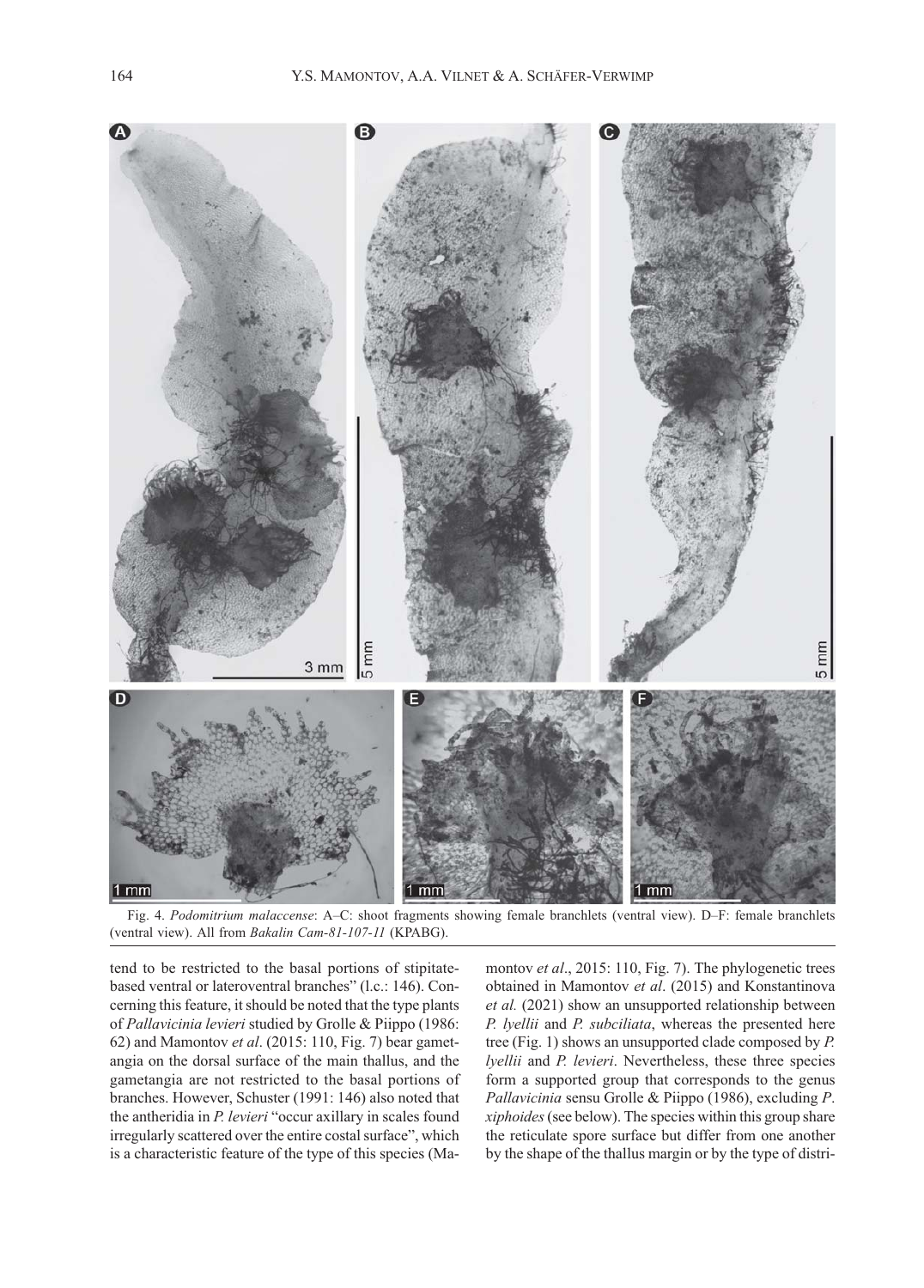

Fig. 5. Podomitrium malaccense: A, H: shoot fragments showing female branchlets (ventral view). B: female branchlet (ventral view). С–E: female branchlets with detached outer involucre (ventral view). F, G: outer female involucres. All from type, Ridley s.n. (G-00067976).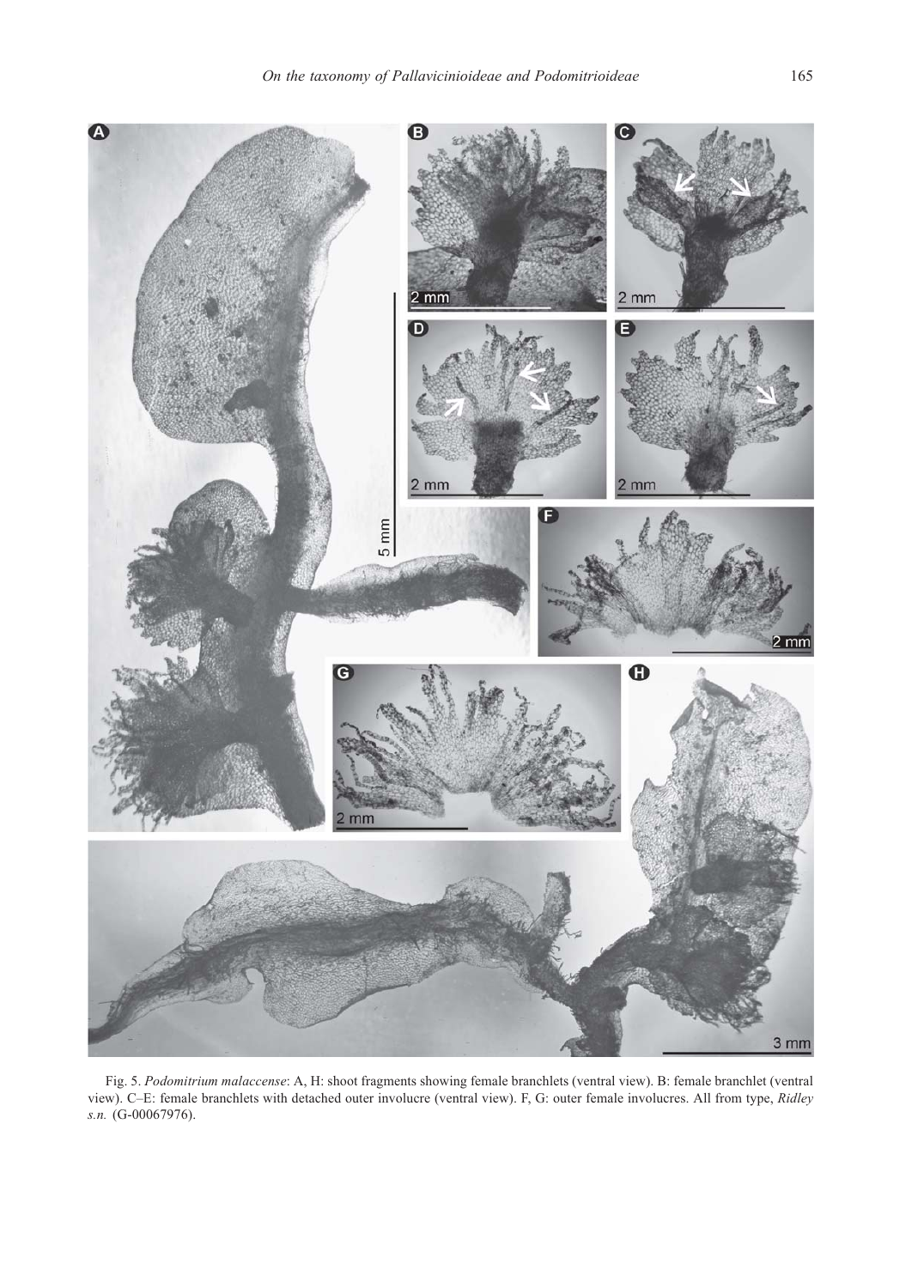bution of the androecia over the dorsal surface of the thallus. The phylogenetic relationships within this genus remains unresolved since the position of these three species (P. levieri, P. lyellii and P. subciliata) to one another is unsupported within the presented phylogeny. Due to the unresolved phylogeny of Pallavicinia, as well as the presence of species with ambiguous affinity  $(P. am$ bigua (Mitt.) Steph., P. pseudolyellii R.M. Schust. & J.J. Engel, P. rubristipa Schiffn.) and significant molecular divergence within *P. levieri* and *P. lyellii* (see Mamontov *et al.*, 2015: 100, 101, Fig. 1, 2), it seems appropriate to maintain the subdivisions of the genus. We do accept Podomitriopsis as a subgenus, following Schuster (1991), and accordingly raise the section Subciliatae to the same subgeneric rank. Therefore, the genus Pallavicinia includes the following subdivisions: P. subg. Pallavicinia (type P. lyellii), P. subg. Podomitriopsis R.M. Schust. (type P. levieri), and P. subg. Subciliatae (Grolle) Mamontov, Vilnet & Schäfer-Verwimp, stat. nov. (type P. subciliata). The necessary combination for the subgenus Subciliatae is provided in the Taxonomy section.

Schuster (1991) also separated section *Dentigerae* R.M.Schust. of the subgenus Pallavicinia to include P. xiphoides based on the (1) presence of conspicuous marginal teeth, (2) free furcated branching, and (3) granular-papillate spores. Concerning the first characteristic it should be noted that the thalli of P. subciliata also bear conspicuous (sometimes rather long) marginal teeth, although these teeth are not numerous, only in  $(3-)5-9$ (rarely more) opposite pairs (Mamontov et al., 2015). Whereas the thalli of *P. xiphoides* have regular and numerous marginal teeth, so that the thalli are conspicuously serrate-dentate at margins (Hässel de Menéndez, 1961: 269, Fig. 3; Schaumann et al., 2005: 29, Fig. 1:4). Moreover, the granular-papillate spores distinguish P. xiphoides from all other species of Pallavicinia, excluding P. innovans Steph. The latter species, however, was proposed by Frey et al. (2010) to be a synonym of P. xiphoides on the base of the phylogenetic and morphological affinity between the sequenced specimens (Schaumann et al., 2005). As it was stressed in the Results section, P. xiphoides specimens remain in remote affinity to the clade composed by Pallavicinia and Podomitrium species (Fig. 1). In Forrest et al. (2005), P. xiphoides is nested in a supported clade together with Podomitrium phyllanthus, whereas in Schaumann et al. (2005) Pallavicinia xiphoides is nested in an unsupported clade together with species of the genus Jensenia. Due to the molecular and morphological differences between Pallavicinia xiphoides and other Pallavicinia species, the section *Dentigerae* (with the type species *P. xiphoides*), in our opinion, deserves the rank of a separate genus. Since the name Dentigerae coincides with a Latin technical term in use in morphology and was published after 1 January 1912, it cannot be used as the name of a genus (ICN Art. 20.2). Therefore, a new name Prionothallus is

proposed here to use as a generic name of the former section *Dentigerae*. The necessary combination for this name is provided in the Taxonomy section.

# Podomitrium

This genus was described for Jungermannia phyllanthus Hook., originally from New Zealand, to separate it from the genus Steetzia Lehm. (now a synonym of the genus Pallavicinia) "in the ventral origin of its perianth and its pedicellate male spikes" (Mitten, in Hooker 1855). Schuster (1984) separated the subfamily Podomitrioideae for this genus based on its characteristic feature, namely the development of highly reduced latero-ventral, intercalary, gametangial branches from lower, stipe-like sectors of sterile fronds. As was stressed before, the sequences of one specimen of Podomitrium phyllanthus from New Zealand were found by Forrest et al. (2005) in a close supported affinity to the clade of *Pallavicinia xiphoides*, while another New Zealand specimen of Podomitrium phyllanthus was found by Schaumann et al. (2005) in a sister relation to species of the genera Symphyogyna and Symphyogynopsis. In the specimen Podomitrium phyllanthus New Zealand 2 sequenced here (Fig. 2), the gynoecia are developed ventrally, on female branchlets in lower sectors of sterile fronds, the wings of the branchlets are reduced to dentate scales and the pseudoperianth with laciniate-dentate mouth is present. The capsule valves are apically coherent, the epidermal capsule-wall cells are without nodular thickening, and the spores are finely reticulate (Fig. 3A, B, D, E), as in species of the genus Pallavicinia. In our opinion, the mentioned morphological characteristics of the studied shoots of P. phyllanthus New Zealand 2 specimen fit well to the description and illustrations of the type of Jungermannia phyllanthus Hook. (Hooker, 1818: Pl. 95, Tab. XCV [https:// www.biodiversitylibrary.org/page/11156667#page/193/ mode/1up]). We therefore consider this specimen to belong to Podomitrium phyllanthus. We did not study the specimen *P. phyllanthus* New Zealand 3, which was sequenced by Forrest et al. (2005), however, the close phylogenetic affinity between the sequences of P. phyllanthus New Zealand 2 and New Zealand 3 allows us to regard both specimens as belonging to the same species. The close phylogenetic affinity between the specimen P. phyllanthus New Zealand 1, which was sequenced by Schaumann et al. (2005), and the genera Symphyogyna and Symphyogynopsis will remain a puzzle until a morphological investigation of this specimen is performed. When the shoots of P. phyllanthus New Zealand 1 bear gametangia on ventral-intercalary reduced branchlets, this specimen could be a representative of an unknown species and possibly a new genus.

All sequenced species (including Xenothallus vulcanicola R.M.Schust.), which are known to bear massive shoot calyptra instead of reduced pseudoperianth, have been revealed to have a close phylogenetic affinity to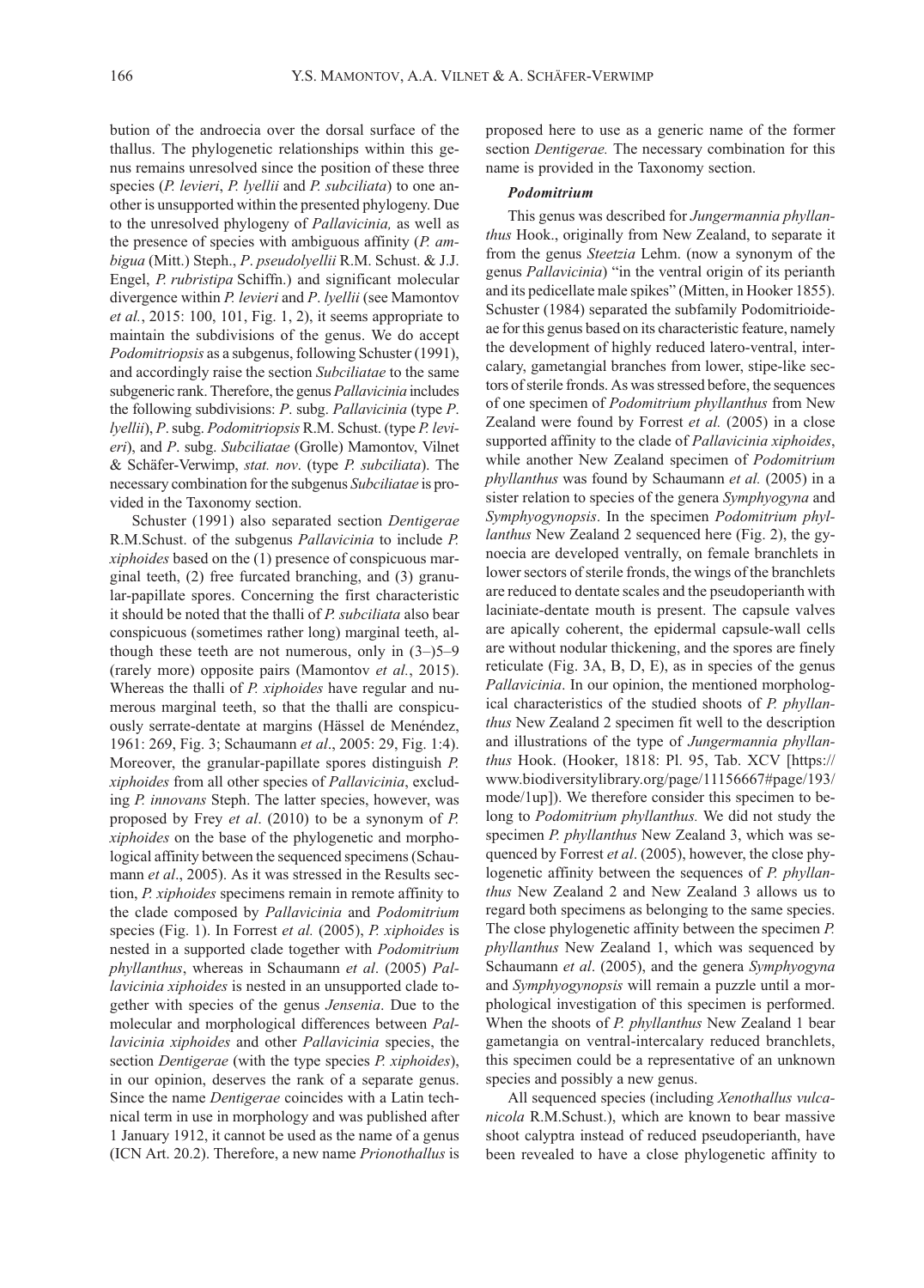Symphyogyna (Forrest & Crandall-Stotler, 2004; Schaumann et al., 2005), including S. hochstetteri Nees & Mont., the type species of this genus. Since the lineage of Symphyogyna and its allied genera Symphyogynopsis and Xenothallus is invariably supported in all the published phylogenies, we do recognize the subfamily Symphyogynoideae to include the mentioned genera. On the other hand, according to molecular data all other genera of Pallaviciniaceae, namely Jensenia, Pallavicinia, Podomitrium and Prionothallus can be considered as representatives of the type subfamily Pallavicinioideae (Mig.) Grolle. This subfamily therefore unites the species which bear pseudoperianth. The subfamily Podomitrioideae, which was separated by Schuster (1991), in this case should be treated as a synonym of Pallavicinioideae. Another solution is to recognize each of the four abovementioned genera as belonging to separate subfamilies. However, it seems not to be warranted by the present molecular and morphological data.

As was stressed in the Results section, two sequenced specimens of Podomitrium malaccense reveal the sister relation with the New Zealand 2 and New Zealand 3 specimens of *P. phyllanthus* (Fig. 1), that show a monophyly of the genus Podomitrium in the sense of Grolle & Piippo (1986). However, comparatively high divergence between P. phyllanthus and P. malaccense (17.0– 22.1% in ITS2,  $4.4-7.9%$  in  $trnL$ -intron) can indicate the necessity of further taxonomic separation of these two lineages, at least at the subgeneric level. Moreover, the specimens determined as P. malaccense have a comparatively high molecular divergence from one another  $-7.7\%$  in trnL-intron, and 17.5% in ITS2. These great molecular distinctions may possibly be caused from the island isolation of the *P. malaccense* populations during a long time. However, these differences may also indicate the presence of undescribed taxa within the P. malaccense-complex, similar to the case of Moerkia hibernica (Hook.) Gottsche and M. flotoviana (Nees) Schiffn. (Konstantinova et al., 2021). Morphologically, the shoots of the sequenced specimen Podomitrium malaccense from Cambodia (Fig. 4) are somewhat different from the type plants of this species from Singapore (Fig. 5) by the shape of the wings of the female branchlets. In the Cambodia specimen the studied female branchlets have no scale-like outgrowths on the ventral surface of the wings (Fig. 4D–F), whereas in the type plants of P. malaccense the wings of the female branchlets bear scale-like outgrowths, which are narrow and entire (Fig. 5D, E, arrows), or rather broad, plane to involute, laciniate-dentate (Fig. 5C, arrows) in their upper half. However, the correlation between the morphological differences and molecular divergence within P. malaccense-complex remains in need of further investigation based on sampling of specimens from other areas of the distribution of P. malaccense.

### TAXONOMY

Pallavicinioideae (Mig.) Grolle = Podomitrioideae R.M.Schust., Phytologia 56(2): 66. 1984, syn. nov.

Pallavicinia subg. Subciliatae (Grolle) Mamontov, Vilnet & Schäfer-Verwimp, stat. nov. – Basionim: Pallavicinia sect. Subciliatae Grolle, Acta Bot. Fenn. 133: 62, 1986. Type: Steetzia subciliata Austin Ţ Pallavicinia subciliata (Austin) Steph.

Prionothallus Mamontov, Vilnet & Schäfer-Verwimp, nom. et stat. nov. pro Pallavicinia subg. Pallavicinia sect. Dentigerae R.M.Schust., J. Hattori Bot. Lab. 70: 146, 1991 (ICN Art 20.2). Type: Jungermannia xiphoides Hook. f. & Taylor Ţ Prionothallus xiphoides (Hook. f. & Taylor) Mamontov, Vilnet & Schäfer-Verwimp, comb. nov. Etymology: The name refers to the serrate-dentate thallus margin, a characteristic feature of the genus.

Prionothallus xiphoides (Hook. f. & Taylor) Mamontov, Vilnet & Schäfer-Verwimp, comb. nov. – Basionim: Jungermannia xiphoides Hook. f. & Taylor, London Journal of Botany 3: 569. 1844. Type: New Zealand.

### ACKNOWLEDGEMENTS

We are grateful to A. Hagborg (Field Museum of Natural History, Chicago) and an anonymous reviewer for critical suggestions and improvements. The reported study was partially funded by RFBR, according to the research project No. 19-04-01270. We thank the Ministry of Higher Education and Science of Russia for grant 075-15-2021-678 supporting Center of Collective Use «Herbarium MBG RAS».

### LITERATURE CITED

- FORREST, L.L. & B.J. CRANDALL-STOTLER. 2004. A phylogeny of the simple thalloid liverworts (Jungermanniopsida, Metzgeriidae) as inferred from five chloroplast genes. – Monographs in Systematic Botany from the Missouri Botanical Garden 98: 119–140.
- FORREST, L.L., S.W. SCHUETTE, B.J. CRANDALL-STOTLER & R.E. STOTLER. 2005. A Molecular Study of the Simple Thalloid Liverwort Jensenia (Marchantiophyta, Pallaviciniaceae). – The Bryologist 108(2): 204–211.
- FREY, W., T. PFEIFFER & M. STECH. 2010. Geomolecular divergence patterns of Gondwanan and Palaeoaustral bryophytes – An overview. Studies in austral temperate rain forest bryophytes 34. – Nova Hedwigia 91(3-4): 317–348.
- GROLLE, R. & S. PIIPPO. 1986. Bryophyte flora of the Huon Peninsula, Papua New Guinea. XVI. Pallaviciniaceae (Hepaticae) – Acta Botanica Fennica 133: 59–79.
- GUINDON S., J.F. DUFAYARD, V. LEFORT, M. ANISIMOVA, W. HORDIJK & O. GASCUEL. 2010. New Algorithms and Methods to Estimate Maximum-Likelihood Phylogenies: Assessing the Performance of PhyML 3.0. – Systematic Biology 59: 307–21.
- HALL, T.A. 1999. BioEdit: a user-friendly biological sequence alignment editor and analysis program for Windows 95/98/NT. – Nucl. Acids. Symp. 41: 95–98.
- HÄSSEL DE MENÉNDEZ, G. 1961. Las especies sudamericanas del género Pallavicinia. – Boletín de la Sociedad Argentina de Botanica 11: 261–282.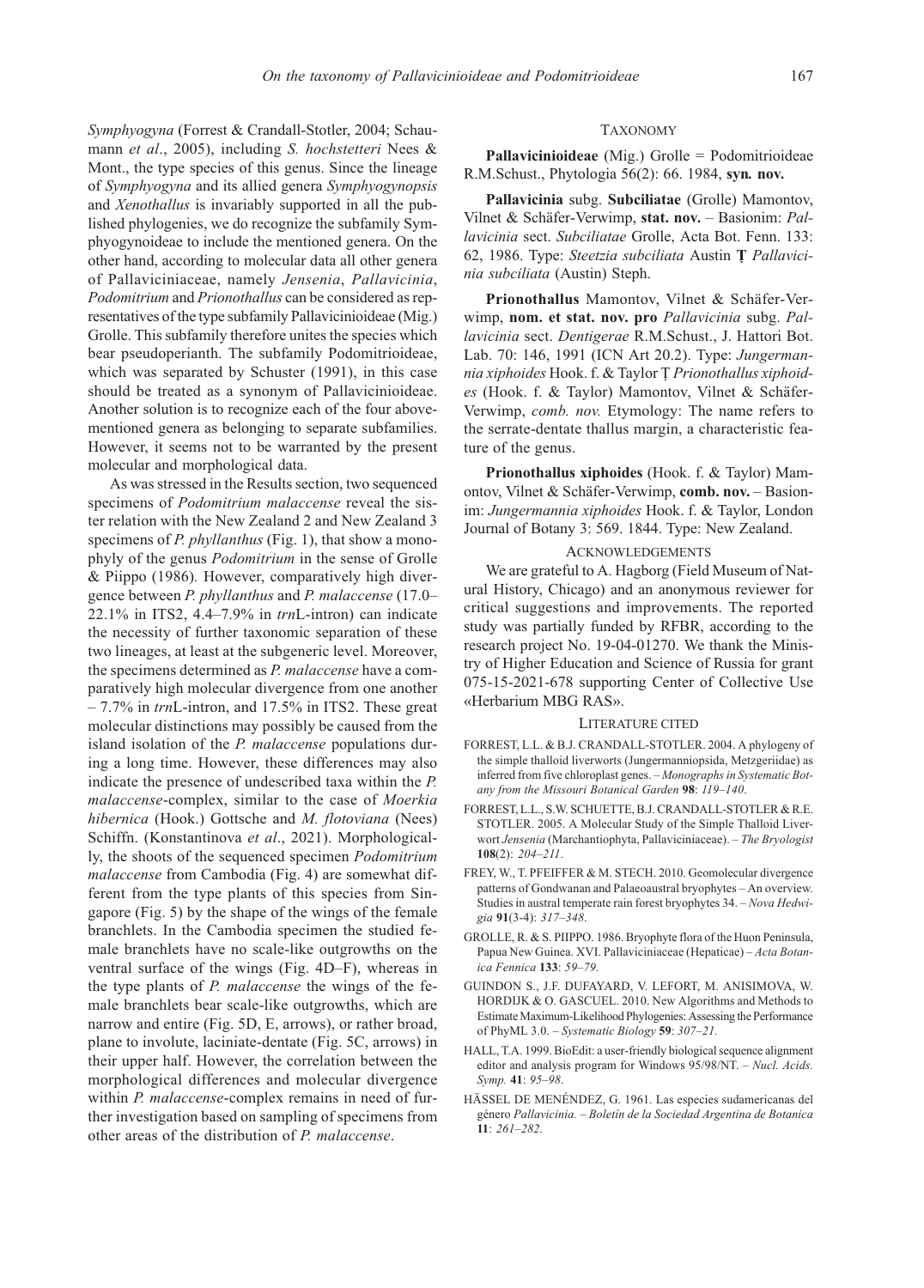- HOOKER, J.D. 1855. The botany of the Antarctic voyage of H.M. discovery ships Erebus & Terror, in the 1839–1843, under the command of Captain Sir James Clark Ross, Kt., R.N., F.R.S. & L.S., etc. Vol. 2. Flora Novae-Zelandiae. Part 2. Flowerless plants. – Lovell Reeve, London, 1–378 pp, pls. LXXI–CXXX.
- HOOKER, W.J. 1818. Musci Exotici. Vol. 1. Longman et al., London, 97 pp.
- KEANE, T.M., C.J. CREEVEY, M.M. PENTONY, T.J. NAUGHTON & J.O. MCINERNEY. 2006. Assessment of methods for amino acid matrix selection and their use on empirical data shows that ad hoc assumption for choice of matrix are not justified. – BMC Evolutionary Biology 6: 29. DOI:10.1186/1471-2148-6-29
- KONSTANTINOVA, N.A., A.A. VILNET, D.G. LONG, YU.S. MAM-ONTOV & N. LOCKHART. 2021. An integrative approach to the study of Moerckia (Marchantiopsida: Moerckiaceae), with description of a new genus, Pseudomoerckia, and new family, Pseudomoerckiaceae. – Journal of Bryology 43(2): 99–114. DOI: 10.1080/03736687.2021. 1919832
- MAMONTOV, YU.S., N.A. KONSTANTINOVA, A.A. VILNET & V.A. BAKALIN. 2015. On the phylogeny and taxonomy of Pallaviciniales (Marchantiophyta), with overview of Russian species. – Arctoa 24: 98– 123.
- PATTENGALE, N.D., M. ALIPOUR, O.R.P. BININDA-EMONDS, B.M.E. MORET & A. STAMATAKIS. 2010. How many bootstrap replicates are necessary? – Journal of Computational Biology 17: 337–354.
- RAMBAUT, A. & A.J. DRUMMOND. 2007. Tracer v1.4. Available from http://beast.bio.ed.ac.uk/Tracer.
- RONQUIST, F., M. TESLENKO, P. VAN DER MARK, D.L. AYRES, A. DARLING, S. HÖHNA, B. LARGET, L. LIU, M.A. SUCHARD &

J.P. HÜLSENBECK. 2012. MrBayes 3.2: Efficient Bayesian phylogenetic inference and model choice across a large model space. – Systematic Biology 61: 539–542.

- SCHAUMANN, F., W. FREY, T. PFEIFFER & M. STECH. 2005. Molecular circumscription, intrafamilial relationships and biogeography of the Gondwanan liverwort family Pallaviciniaceae (Hepaticophytina, Bryophyta). Studies in austral temperate rain forest bryophytes 27. – Plant Systematics and Evolution 252: 27–48.
- STAMATAKIS, A. 2006. RAxML-VI-HPC: Maximum Likelihood-based Phylogenetic Analyses with Thousands of Taxa and Mixed Models. – Bioinformatics 22: 2688–2690.
- SCHUSTER, R.M. 1984. Diagnoses of some new taxa of Hepaticae. Phytologia 56(2): 66–74.
- SCHUSTER, R.M. 1991. Diagnoses of new taxa of Hepaticae. I. Jungermanniidae. – Journal of the Hattori Botanical Laboratory 70: 143–150.
- TABERLET, P., L. GIELLY, G. PAUTOU & J. BOUVET. 1991. Universal primers for amplification of three non-coding regions of chloroplast DNA. – Plant Molecular Biology 17: 1105–1109. DOI: 10.1007/ BF00037152
- TAMURA, K., D. PETERSON, N. PETERSON, G. STECHER, M. NEI & S. KUMAR. 2011. MEGA 5: Molecular evolutionary genetics analysis using maximum likelihood, evolutionary distance, and maximum parsimony method. – Molecular Biology and Evolution. 28: 2731– 2739.
- WHITE, T.J., T. BRUNS, S. LEE & J. TAYLOR. 1990. Amplification and direct sequencing of fungal ribosomal RNA genes for phylogenetics. – In: Innis, M.A., Gelfand, D.H., Snisky, J.J. & White, T.J. (eds.) PCR protocols: a guide to methods and applications. San Diego, pp. 315–322.

Received 1 November 2021 Accepted 1 December 2021

Appendix 1. The list of specimens included in phylogenetic estimation with voucher details and GenBank accession numbers, boldfaced accessions were obtained in this study.

| Taxon                                                                                    | Specimen voucher                                                           | GenBank accession number |          |
|------------------------------------------------------------------------------------------|----------------------------------------------------------------------------|--------------------------|----------|
|                                                                                          |                                                                            | ITS <sub>2</sub>         | $trnL-F$ |
| <i>Hattorianthus erimonus</i> (Steph.)                                                   |                                                                            |                          |          |
| R.M.Schust. & Inoue                                                                      | Russia, Mamontov 107/1-10 (KPABG)                                          | KJ577205                 | KJ577218 |
| Hymenophyton pedicellatum Steph.                                                         | Chile, Frey & Schaumann 01-145a (VALD)                                     | AY640221                 | AY368649 |
| Jensenia connivens (Colenso) Grolle                                                      | New Zealand, Frey & Pfeiffer 98-Mo11 (CHR)                                 | AY763522                 | AY547540 |
| J. decipiens (Mitt.) Grolle                                                              | Indonesia, Hiepko & Schultze-Motel 2051 (B)                                | AY763523                 | AY547518 |
| J. difformis (Nees) Grolle                                                               | Ecuador, Kürschner et al. 02-619 (BSB)                                     | AY547530                 | AY547514 |
| J. erythropus (Gottsche) Grolle                                                          | Peru, <i>Frahm et al.</i> 1043 (B)                                         | AY547529                 | AY547513 |
| J. pisicolor (Hook. f. & Taylor) Grolle                                                  | Chile, Frey & Schaumann Mo 01-257 (BSB)                                    | AY547527                 | AY547512 |
| J. spinosa (Lindenb. & Gottsche) Grolle Tanzania, Pocs et al., Ser. VIII, No. 197 (BONN) |                                                                            | AY547531                 | AY547515 |
| Moerckia flotoviana (Nees) Schiffn.                                                      | Russia, <i>Borovichev BE-46-7-05</i> (KPABG)                               | KJ577211                 | KJ577215 |
| M. flotoviana (Nees) Schiffn.                                                            | Slowenia, Frahm 2.8.2003 (BONN)                                            | AY763520                 | AY763543 |
| M. hibernica (Hook.) Gottsche                                                            | Ireland, <i>Lockhart 2019-01a</i> (KPABG)                                  | MN819065                 | MN829810 |
| Pallavicinia levieri (Hook.) Gray                                                        | Cambodia, 1, Bakalin Cam-83-37-11 (VBGI, KPABG-118157)                     | KP137574                 | OK771593 |
| P. levieri (Hook.) Gray                                                                  | Cambodia, 2, Bakalin Cam-83-42-11 (VBGI, KPABG-118155)                     | KP137576                 | OK771595 |
| P. levieri (Hook.) Gray                                                                  | Cambodia, 3, Bakalin Cam-83-44-11 (VBGI, KPABG-118156)                     | KP137575                 | OK771594 |
| P. lyellii (Hook.) Gray                                                                  | Ecuador, Kürschner et al. 02-508 (H. Kürschner)                            | AY763530                 | AY763549 |
| P. lyellii (Hook.) Gray                                                                  | Canada, Bryophyte Exsicc. Terrae-Novae et Labrad., 176 (LE)                | KJ577194                 | KJ577203 |
| P. lyellii (Hook.) Gray                                                                  | Rwanda, Pocs 6434 (W. Frey)                                                | AY547536                 | AY547522 |
| P. rubristipa Schiffn.                                                                   | Australia, Fuhrer & Scott 4125 (B)                                         | AY547539                 | AY547525 |
| P. subciliata (Austin) Steph.                                                            | Japan, <i>Inoue</i> $917$ (B)                                              | AY547535                 | AY547521 |
| P. subciliata                                                                            | Taiwan, <i>Yang, Kao et al. 1004-8</i> (B), as <i>P. longispina</i> Steph. | AY547533                 | AY547519 |
| Podomitrium malaccense (Steph.)                                                          |                                                                            |                          |          |
| Campb.                                                                                   | Cambodia, Bakalin Cam-81-107-11 (VBGI, KPABG-118160)                       | <b>OL304240</b>          | OK771596 |
| P. malaccense (Steph.) Campb.                                                            | Malaysia: Borneo, Konstantinova 118161 (KPABG)                             | OL304241                 | OK771597 |
| P. phyllanthus (Hook.) Mitt.                                                             | New Zealand 1, Frahm 2-880 (W. Frey)                                       | AY763531                 | AY763550 |
| P. phyllanthus (Hook.) Mitt.                                                             | New Zealand 2, Schäfer-Verwimp & Verwimp 14090 (MHA)                       | OL304242                 | OK771598 |
| P. phyllanthus (Hook.) Mitt.                                                             | New Zealand 3, Stotler & Crandall-Stotler 4517 (ABSH)                      | AY507551                 | no data  |